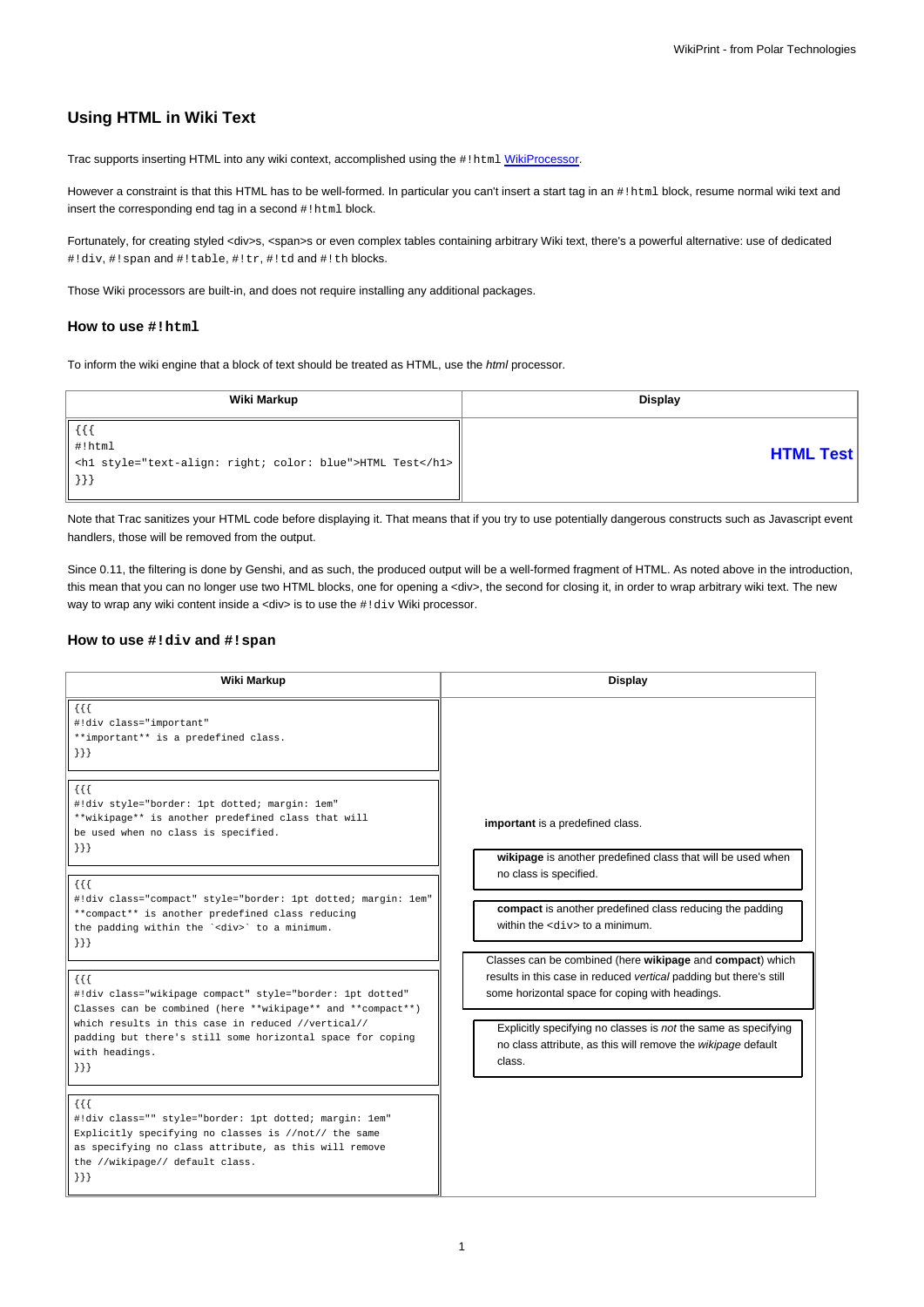Note that the contents of a #!div block are contained in one or more paragraphs, which have a non-zero top and bottom margin. This leads to the top and bottom padding in the example above. To remove the top and bottom margin of the contents, add the compact class to the #!div. Another predefined class besides wikipage and compact is important, which can be used to make a paragraph stand out. Extra CSS classes can be defined via the site/style.css file for example, see [TracInterfaceCustomization#SiteAppearance.](https://meteo.unican.es/trac/wiki/TracInterfaceCustomization#SiteAppearance)

For spans, you should rather use the Macro call syntax:

| Wiki Markup                                                                                           |  |
|-------------------------------------------------------------------------------------------------------|--|
| Hello<br>[[[span(''WORLD'' (click [#anchor here]), style=color: green; font-size: 120%, id=anchor)]]! |  |
| <b>Display</b>                                                                                        |  |
| Hello WORLD (click here)!                                                                             |  |

## **How to use #!td and other table related processors**

#!td or #!th processors are actually the main ones, for creating table data and header cells, respectively. The other processors #!table and #!tr are not required for introducing a table structure, as #!td and #!th will do this automatically. The |- row separator can be used to start a new row when needed, but some may prefer to use a #!tr block for that, as this introduces a more formal grouping and offers the possibility to use an extra level of indentation. The main purpose of the #!table and #!tr is to give the possibility to specify HTML attributes, like style or valign to these elements.

| <b>Wiki Markup</b>                                        |                                                                       | <b>Display</b>      |
|-----------------------------------------------------------|-----------------------------------------------------------------------|---------------------|
| Simple 2x2 table with rich content:                       | Simple 2x2 table with rich content:                                   |                     |
| $\{\{\{\#! \, \text{th align=left}\}\}\}$                 |                                                                       |                     |
| - Left                                                    | • Left                                                                | Right<br>$\bullet$  |
| - Header                                                  | • Header                                                              | • Header            |
| $\{\}$                                                    |                                                                       |                     |
| $\{\{\{\#! \text{th align=left} \} \} \}$                 | $\bullet$ Left                                                        | RightContent        |
| - Right<br>- Header                                       | • Content                                                             |                     |
| $\{\}$ }                                                  | and this can be mixed with pipe-based cells                           |                     |
| ----------------------------------                        |                                                                       |                     |
| {{{#!td style="background: #ffd"                          | Pick the style the more appropriate to your content                   |                     |
| - Left                                                    | See WikiFormatting#Tables for details on the pipe-based table syntax. |                     |
| - Content                                                 |                                                                       |                     |
| ${}_{\{\}\}}$                                             | If one needs to add some attributes to the table itself               |                     |
| {{{#!td style="vertical-align: top"<br>!RightContent      |                                                                       |                     |
| $\{\}$                                                    | Left header                                                           | <b>Right header</b> |
| -----------------------------------                       |                                                                       |                     |
| $  $ and this can be mixed $   \setminus$                 | 1.1                                                                   | 1.2                 |
| with pipe-based cells                                     | 2.1                                                                   | 2.2                 |
| {{{#!td colspan=2                                         |                                                                       |                     |
| Pick the style the more appropriate                       |                                                                       |                     |
| to your content                                           |                                                                       |                     |
|                                                           |                                                                       |                     |
| See WikiFormatting#Tables for details                     |                                                                       |                     |
| on the pipe-based table syntax.<br>${}_{\{\}\}}$          |                                                                       |                     |
|                                                           |                                                                       |                     |
| If one needs to add some                                  |                                                                       |                     |
| attributes to the table itself                            |                                                                       |                     |
|                                                           |                                                                       |                     |
| $\{ \{ \}$                                                |                                                                       |                     |
| #!table style="border:none;text-align:center;margin:auto" |                                                                       |                     |
|                                                           |                                                                       |                     |
| {{{#!th style="border: none"<br>Left header               |                                                                       |                     |
| ${}_{\}$ }}                                               |                                                                       |                     |
| {{{#!th style="border: none"                              |                                                                       |                     |
| Right header                                              |                                                                       |                     |
| ${}^{11}$                                                 |                                                                       |                     |
| ${}}$                                                     |                                                                       |                     |
| {{{#!tr ==== style="border: lpx dotted grey"              |                                                                       |                     |
| {{{#!td style="border: none"<br>$1\,.1$                   |                                                                       |                     |
| $\{\}$ }                                                  |                                                                       |                     |
| {{{#!td style="border: none"                              |                                                                       |                     |
| 1.2                                                       |                                                                       |                     |
| ${}$ }}}                                                  |                                                                       |                     |
| ${}}$                                                     |                                                                       |                     |
|                                                           |                                                                       |                     |
| {{{#!td style="border: none"                              |                                                                       |                     |
| 2.1<br>$\{\}$ }                                           |                                                                       |                     |
| ${ {\{ \} \# ! \} d}$                                     |                                                                       |                     |
| 2.2                                                       |                                                                       |                     |
| $\{\}$ }                                                  |                                                                       |                     |
| $\{\}$                                                    |                                                                       |                     |
| $\}$ }                                                    |                                                                       |                     |
|                                                           |                                                                       |                     |
|                                                           |                                                                       |                     |